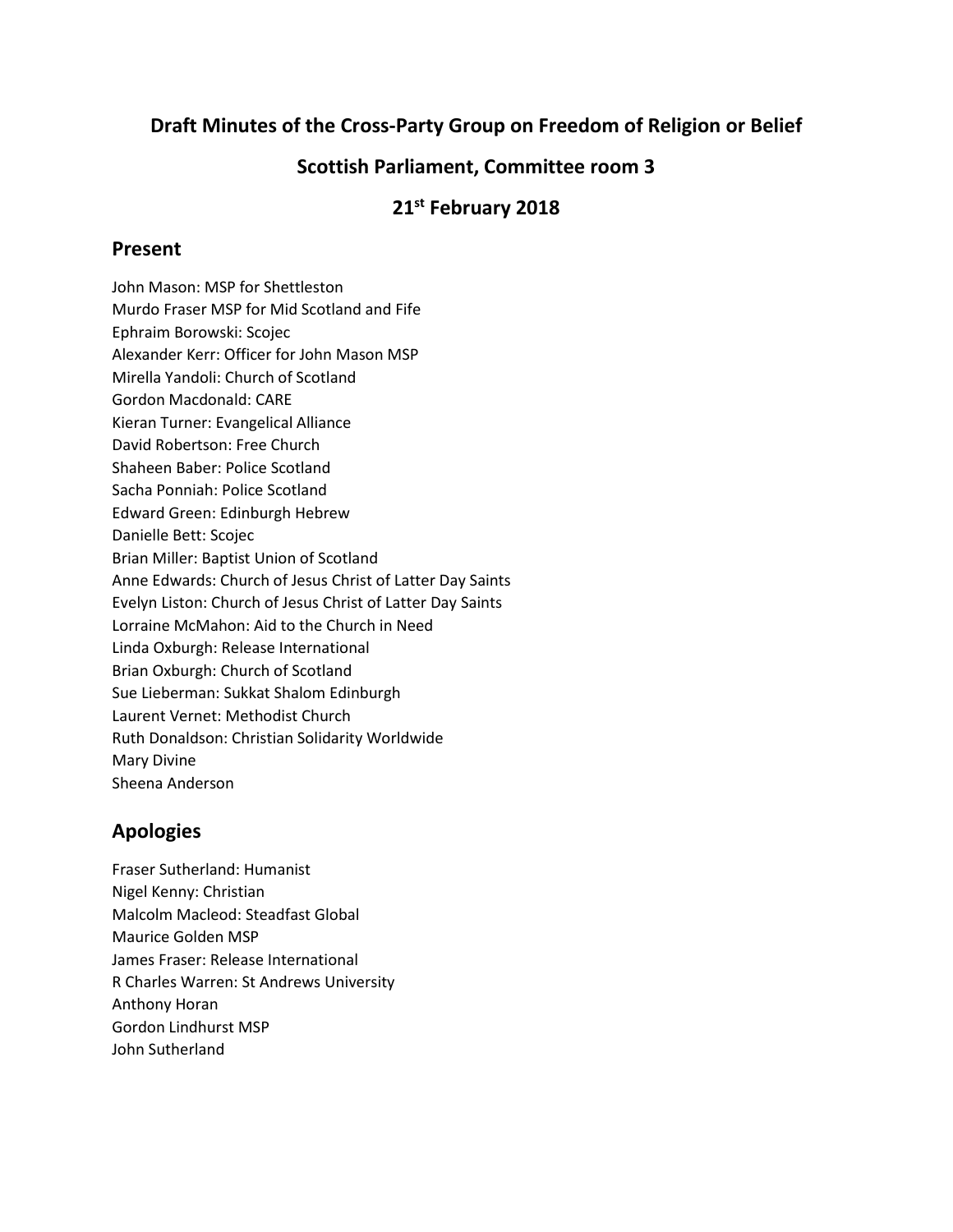#### **Inquorate**

Although there was a high turnout for the meeting there were only two MSPs present making the meeting inquorate.

#### **Welcome**

John Mason MSP welcomed everyone to the meeting and this was followed by round table introductions.

### **Minutes of Previous Meeting**

The minutes of the previous meeting held in November were approved.

## **Brief Report from 2017**

The report of the group's activities in 2017 were circulated among those in attendance.

### **AGM**

The group held their annual general meeting, during which Murdo Fraser MSP nominated John Mason MSP to be re-appointed as convenor of the group. Having accepted this reappointment, John Mason MSP nominated Murdo Fraser MSP to be re-appointed as vice-convenor. John Mason MSP also nominated Interfaith Scotland to be re-appointed as secretariat for the group.

## **General meeting**

Ephraim Borowski from the Scottish Council of Jewish Communities (SCoJeC) delivered an engaging presentation on contemporary antisemitism. Below is a brief outline of his presentation;

The general message is not that it is terrible being Jewish in scotland. But in recent years there has been a very worrying increase in the level of antisemitism in the country, with the result that many Jewish people report they are actively considering emigrating from Scotland.

The word should be written 'antisemitism', it should not include a hyphen. This is because there is no such thing as 'Semitism'. The term was made up as a deliberate euphemism for hatred. The term 'semitic' is the name of a large language group. Antisemitism does not require the presence of Jew.

Antisemitism without Jew is now most prevalent in Arab world. In recent years many Arab countries have seen a massive reduction in the size of the Jewish population. Several countries have restored their historic synagogues with pride, despite there being no Jew to make use of it.

What is most concerning is when Jews are treated differently than everyone else. When they are singled out. For example the Macpherson principle states that if victim or witness says that a crime was racist then it has to be taken at a prima facie level as racist (although not necessarily in court). That principle is only challenged in the context of antisemitism. People saying that some action or statement is not antisemitism. This is others trying to define the Jewish communities hurt. 'Meta-antisemitism' is when a person repeats the offence and denies that it is antisemitism.